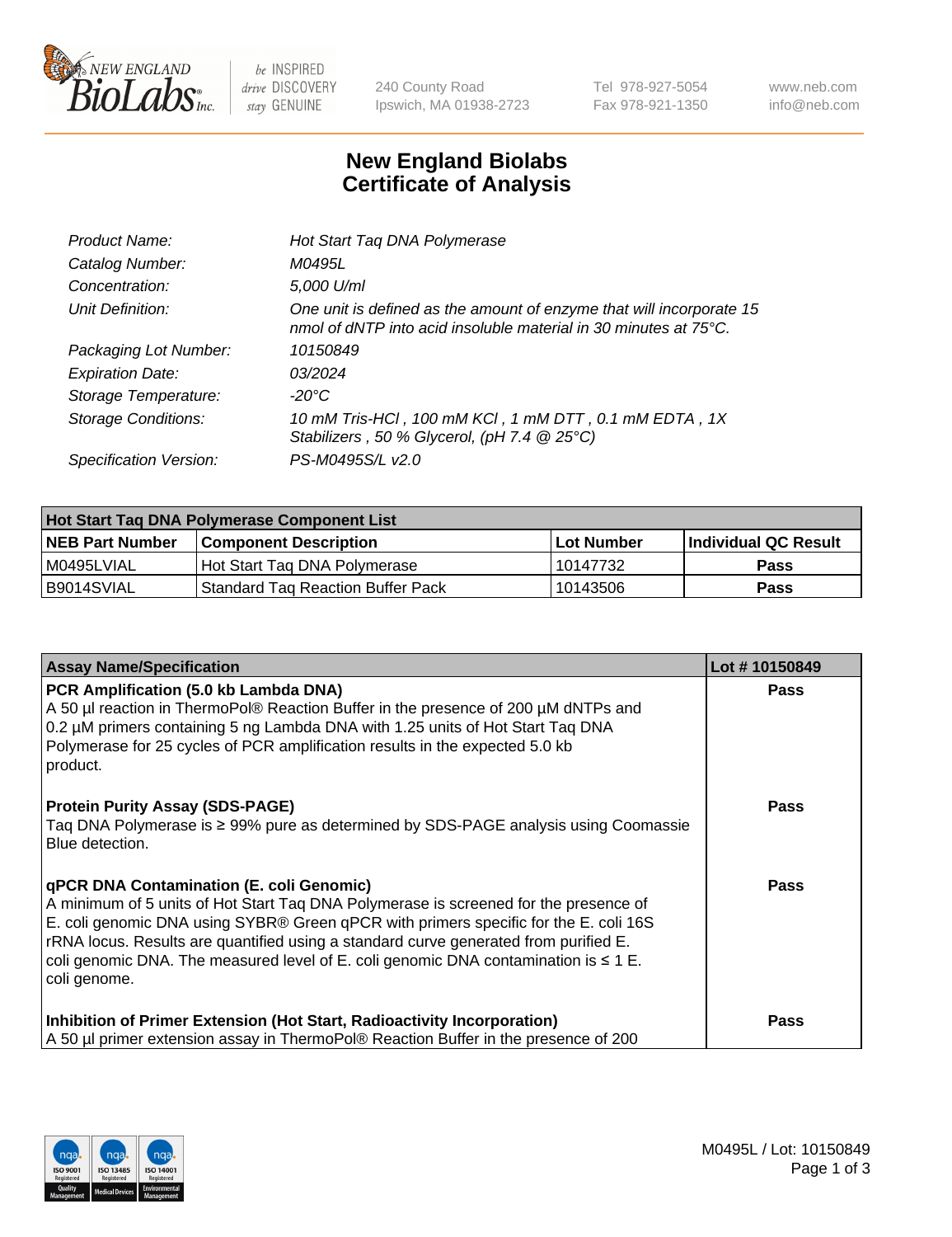

be INSPIRED drive DISCOVERY stay GENUINE

240 County Road Ipswich, MA 01938-2723 Tel 978-927-5054 Fax 978-921-1350 www.neb.com info@neb.com

| <b>Assay Name/Specification</b>                                                                                                                                                                                                                                                                                                                                                                                                                                       | Lot #10150849 |
|-----------------------------------------------------------------------------------------------------------------------------------------------------------------------------------------------------------------------------------------------------------------------------------------------------------------------------------------------------------------------------------------------------------------------------------------------------------------------|---------------|
| µM dNTPs including [3H]-dTTP, containing 15 nM primed single-stranded M13mp18 with<br>2.5 units of Hot Start Taq DNA Polymerase incubated for 16 hours at 25°C yields >95%<br>inhibition when compared to a non-hot start control reaction.                                                                                                                                                                                                                           |               |
| <b>Non-Specific DNase Activity (16 Hour)</b><br>A 50 µl reaction in NEBuffer 2 containing 1 µg of T3 or T7 DNA in addition to a<br>reaction containing Lambda-HindIII DNA and a minimum of 5 units of Hot Start Taq DNA<br>Polymerase incubated for 16 hours at 37°C results in a DNA pattern free of<br>detectable nuclease degradation as determined by agarose gel electrophoresis.                                                                                | <b>Pass</b>   |
| <b>RNase Activity (Extended Digestion)</b><br>A 10 µl reaction in NEBuffer 4 containing 40 ng of a 300 base single-stranded RNA<br>and a minimum of 1 µl of Hot Start Taq DNA Polymerase is incubated at 37°C. After<br>incubation for 16 hours, >90% of the substrate RNA remains intact as determined by<br>gel electrophoresis using fluorescent detection.                                                                                                        | Pass          |
| PCR Amplification (Hot Start 2 kb Lambda DNA)<br>A 50 µl reaction in ThermoPol® Reaction Buffer in the presence of 200 µM dNTPs and<br>0.2 µM primers containing 20 pg Lambda DNA and 100 ng Human Genomic DNA with 1.25<br>units of Hot Start Taq DNA Polymerase for 30 cycles of PCR amplification results in<br>an increase in yield of the 2 kb Lambda product and a decrease in non-specific<br>genomic bands when compared to a non-hot start control reaction. | <b>Pass</b>   |
| <b>Endonuclease Activity (Nicking, Hot Start)</b><br>A 50 µl reaction in ThermoPol® Reaction Buffer containing 1 µg of supercoiled<br>PhiX174 DNA and a minimum of 20 units of Taq DNA Polymerase incubated for 4 hours at<br>37°C and 75°C results in <10% conversion to the nicked form as determined by agarose<br>gel electrophoresis.                                                                                                                            | <b>Pass</b>   |
| Single Stranded DNase Activity (Hot Start, FAM-Labeled Oligo)<br>A 50 µl reaction in ThermoPol® Reaction Buffer containing a 10 nM solution of a<br>fluorescent internal labeled oligonucleotide and a minimum of 25 units of Taq DNA<br>Polymerase incubated for 30 minutes at 37°C and 75°C yields <10% degradation as<br>determined by capillary electrophoresis.                                                                                                  | <b>Pass</b>   |
| <b>Phosphatase Activity (pNPP)</b><br>A 200 µl reaction in 1M Diethanolamine, pH 9.8, 0.5 mM MgCl2 containing 2.5 mM<br>p-Nitrophenyl Phosphate (pNPP) and a minimum of 100 units Taq DNA Polymerase<br>incubated for 4 hours at 37°C yields <0.0001 unit of alkaline phosphatase activity<br>as determined by spectrophotometric analysis.                                                                                                                           | Pass          |

This product has been tested and shown to be in compliance with all specifications.